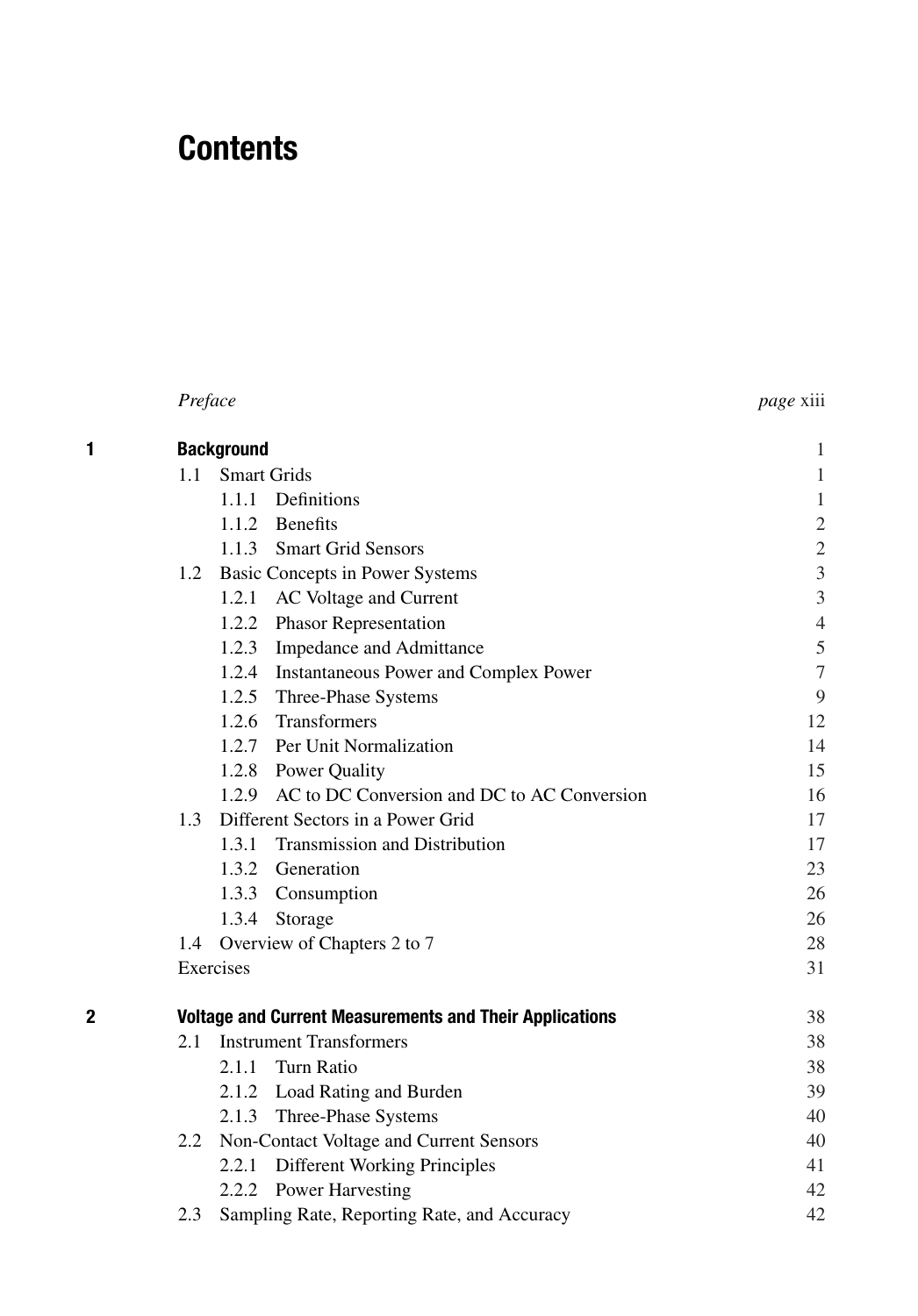|   |     | Sampling Rate<br>2.3.1                                              | 42 |
|---|-----|---------------------------------------------------------------------|----|
|   |     | 2.3.2 Reporting Rate                                                | 43 |
|   |     | 2.3.3 Accuracy                                                      | 44 |
|   |     | 2.3.4 Impact of Averaging Filters                                   | 45 |
|   | 2.4 | RMS Voltage and Current Profiles                                    | 46 |
|   |     | 2.4.1 Daily Profiles                                                | 47 |
|   |     | 2.4.2 Histograms and Scatter Plots                                  | 49 |
|   | 2.5 | RMS Voltage and Current Transient Responses                         | 52 |
|   |     | 2.5.1<br><b>Transient Responses Caused by Faults</b>                | 52 |
|   |     | 2.5.2 Transient Responses Caused by Equipment Actuations            | 53 |
|   |     | 2.6 RMS Voltage and Current Oscillations                            | 54 |
|   |     | 2.6.1 Wide-Area Oscillations in Power Transmission Systems          | 55 |
|   |     | 2.6.2 Local Transient Oscillations in Power Distribution Systems    | 56 |
|   |     | 2.6.3 Modal Analysis of Oscillations                                | 57 |
|   | 2.7 | Events in RMS Voltage and Current Measurements                      | 62 |
|   |     | 2.7.1 Transient Events versus Sustained Events                      | 63 |
|   |     | 2.7.2 Event Detection Methods                                       | 64 |
|   |     | 2.7.3 Events in Other Types of Measurements                         | 68 |
|   | 2.8 | Three-Phase Voltage and Current Measurements                        | 68 |
|   |     | 2.8.1 Three-Phase RMS Profiles                                      | 68 |
|   |     | 2.8.2 Measuring Phase Unbalance                                     | 70 |
|   |     | 2.8.3 Phase Identification                                          | 70 |
|   |     | 2.9 Measuring Frequency                                             | 73 |
|   |     | 2.9.1 Generation-Load Imbalance                                     | 73 |
|   |     | 2.9.2 Frequency Oscillations                                        | 75 |
|   |     | Exercises                                                           | 76 |
| 3 |     | <b>Phasor and Synchrophasor Measurements and Their Applications</b> | 83 |
|   | 3.1 | Measuring Voltage and Current Phasors                               | 83 |
|   |     | Phasor Calculation Using Discrete Fourier Transform<br>3.1.1        | 83 |
|   |     | 3.1.2 Time Reference to Measure Phase Angle                         | 84 |
|   |     | 3.2 Time Synchronization and Synchrophasors                         | 85 |
|   |     | 3.2.1 Precise Time Synchronization                                  | 85 |
|   |     | 3.2.2 Application of Time Synchronization                           | 87 |
|   |     | 3.2.3 Different Types of PMU Technologies                           | 87 |
|   |     | Synchrophasor Data Concentration<br>3.2.4                           | 88 |
|   | 3.3 | Nominal and Off-Nominal Frequencies                                 | 88 |
|   |     | Impact of Frequency on Measuring Phase Angle<br>3.3.1               | 89 |
|   |     | Rate of Change of Frequency<br>3.3.2                                | 91 |
|   |     | <b>Synchronized Frequency Measurements</b><br>3.3.3                 | 93 |
|   | 3.4 | Relative Phase Angle Difference                                     | 94 |
|   |     | Approximate Relationship Between RPAD and Power Flow<br>3.4.1       | 94 |
|   |     | Sustained and Transient Events in RPAD<br>3.4.2                     | 96 |
|   |     | Impact of Inter-Area Oscillations on RPAD<br>3.4.3                  | 96 |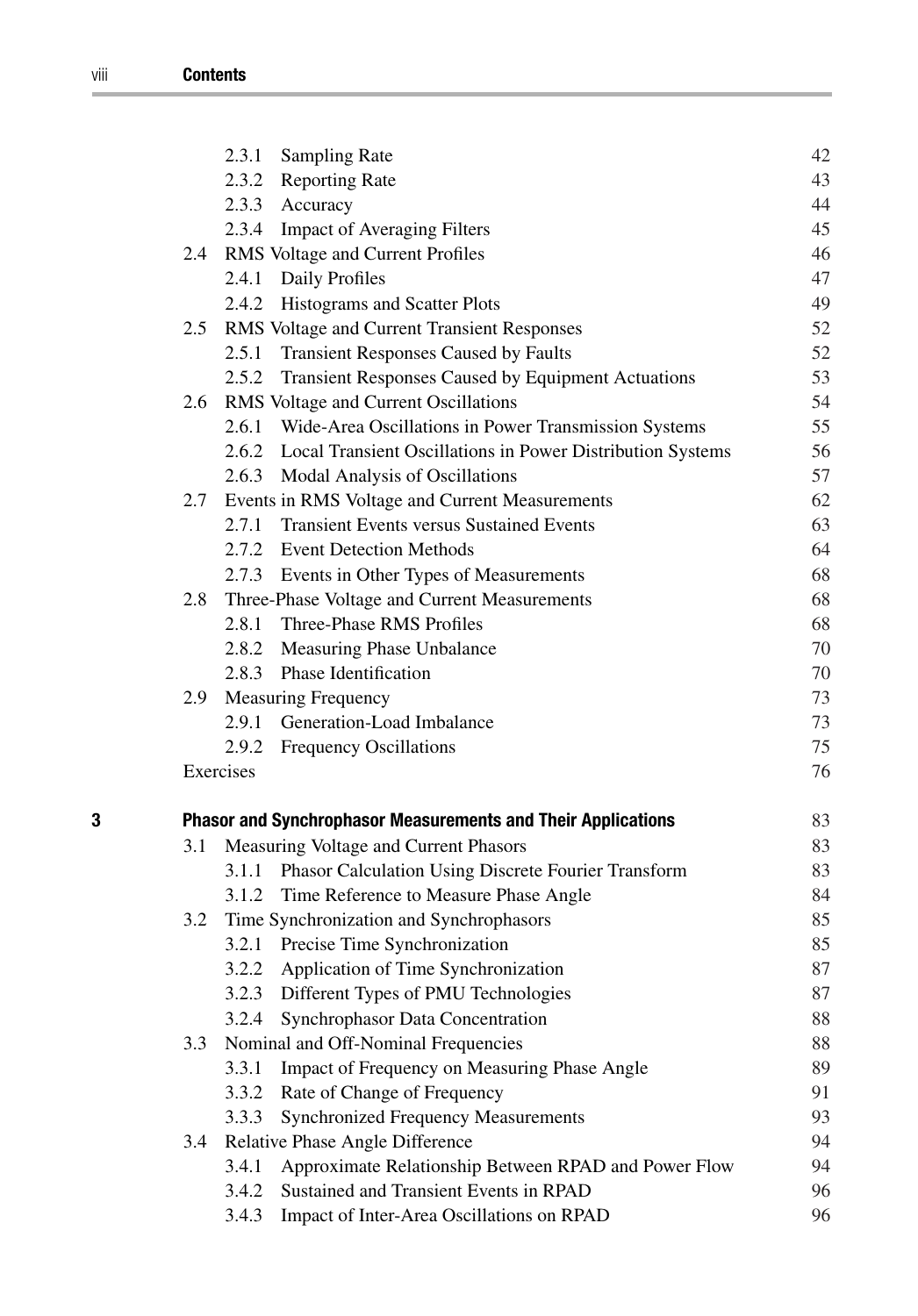|   | 3.5 |           | Phasor Differential and Differential Synchrophasors            | 98  |
|---|-----|-----------|----------------------------------------------------------------|-----|
|   |     |           | 3.5.1 Phasor Differential Calculation                          | 98  |
|   |     |           | 3.5.2 Impact of Off-Nominal Frequency on PD Calculation        | 99  |
|   |     |           | 3.5.3 Differential Synchrophasors                              | 100 |
|   |     |           | 3.5.4 Application in Event Location Identification             | 101 |
|   | 3.6 |           | Three-Phase and Unbalanced Phasor Measurements                 | 106 |
|   |     | 3.6.1     | <b>Symmetrical Components</b>                                  | 106 |
|   |     |           | 3.6.2 Unbalanced Events                                        | 109 |
|   |     |           | 3.6.3 Voltage Unbalance Factor                                 | 109 |
|   |     |           | 3.6.4 Phase Identification                                     | 110 |
|   |     |           | 3.7 Events in Phasor Measurements                              | 111 |
|   |     |           | 3.7.1 Analysis of Events in Phase Angle Measurements           | 111 |
|   |     |           | 3.7.2 Event Classification                                     | 114 |
|   | 3.8 |           | <b>State and Parameter Estimation</b>                          | 121 |
|   |     | 3.8.1     | <b>State Estimation Using PMU Measurements</b>                 | 122 |
|   |     |           | 3.8.2 Parameter Estimation Using PMU Measurements              | 125 |
|   |     |           | 3.8.3 Topology Identification Using PMU Measurements           | 126 |
|   |     |           | 3.9 Accuracy in Synchrophasor Measurements                     | 128 |
|   |     |           | 3.9.1 Performance Classes                                      | 129 |
|   |     |           | 3.9.2 Steady-State Performance                                 | 129 |
|   |     |           | 3.9.3 Dynamic Performance                                      | 130 |
|   |     |           | 3.9.4 Accuracy of Three-Phase Synchrophasors                   | 133 |
|   |     |           | 3.9.5 Accuracy of RPAD and PD                                  | 133 |
|   |     | Exercises |                                                                | 134 |
| 4 |     |           | Waveform and Power Quality Measurements and Their Applications | 140 |
|   | 4.1 |           | Steady-State Waveform Distortion                               | 140 |
|   |     |           | 4.1.1 Measuring Harmonics                                      | 141 |
|   |     |           | 4.1.2 Measuring Inter-Harmonics                                | 144 |
|   |     |           | 4.1.3 Measuring Notching                                       | 146 |
|   |     |           | 4.2 Event-Triggered Waveform Capture                           | 147 |
|   |     |           | 4.2.1 Comparing THD                                            | 148 |
|   |     |           | 4.2.2 Comparing RMS                                            | 149 |
|   |     |           | 4.2.3 Point-to-Point Comparison                                | 150 |
|   |     |           | 4.2.4 Comparing Sub-Cycle RMS                                  | 151 |
|   |     |           | 4.2.5 Differential Waveform                                    | 151 |
|   |     | 4.2.6     | <b>Neutral Current Waveform</b>                                | 154 |
|   |     | 4.2.7     | Other Factors and Methods                                      | 155 |
|   | 4.3 |           | Analysis of Events and Faults in Waveform Measurements         | 155 |
|   |     | 4.3.1     | Faults in Underground Cables                                   | 156 |
|   |     | 4.3.2     | Faults in Overhead Lines                                       | 157 |
|   |     | 4.3.3     | <b>Faults in Transformers</b>                                  | 159 |
|   |     | 4.3.4     | Faults in Capacitor Banks                                      | 159 |
|   |     | 4.3.5     | Faults in Other Devices and Equipment                          | 161 |
|   |     |           |                                                                |     |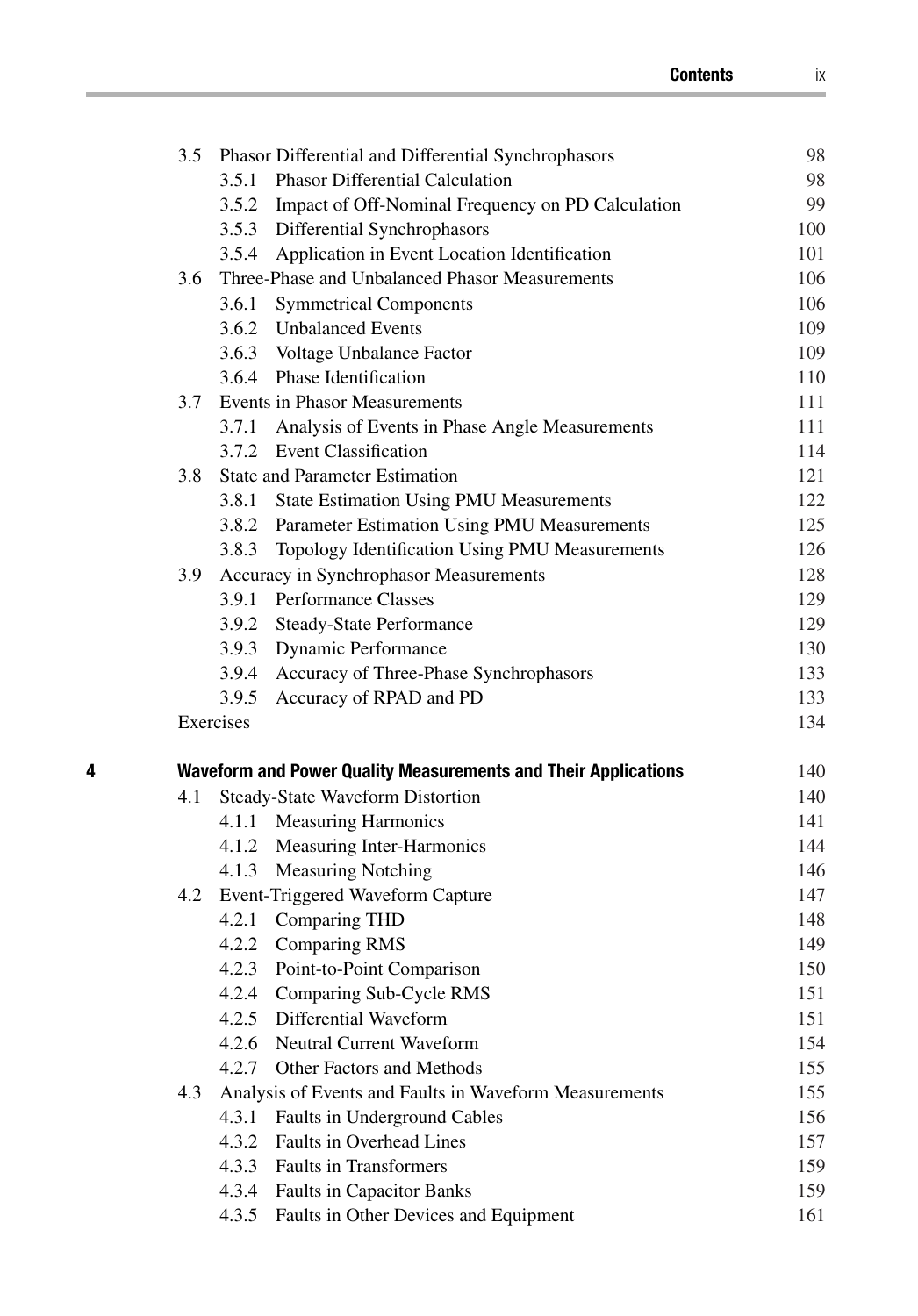|   |                                                             | 4.3.6     | <b>Impact of Faults on DERs</b>                          | 162 |
|---|-------------------------------------------------------------|-----------|----------------------------------------------------------|-----|
|   |                                                             |           | 4.4 Features and Statistical Analysis of Waveform Events | 164 |
|   |                                                             |           | 4.4.1 Angle, Magnitude, and Duration                     | 165 |
|   |                                                             |           | 4.4.2 Number of Affected Phases                          | 167 |
|   |                                                             |           | 4.4.3 Transient Oscillations                             | 168 |
|   |                                                             |           | 4.4.4 Transient Impulses                                 | 169 |
|   |                                                             |           | 4.4.5 Fault-Specific Features                            | 169 |
|   |                                                             |           | 4.4.6 Changes in Steady-State Characteristics            | 171 |
|   |                                                             |           | 4.4.7 Time, Season, and Location                         | 172 |
|   |                                                             |           | 4.4.8 Other Features                                     | 172 |
|   |                                                             |           | 4.5 Harmonic Synchrophasors                              | 173 |
|   |                                                             | 4.5.1     | Harmonic State Estimation                                | 174 |
|   |                                                             |           | 4.5.2 Topology Identification                            | 177 |
|   |                                                             |           | 4.5.3 Differential Harmonic Synchrophasors               | 179 |
|   |                                                             |           | 4.6 Synchronized Waveform Measurements                   | 180 |
|   |                                                             |           | 4.6.1 Relative Waveform Difference                       | 180 |
|   |                                                             |           | 4.6.2 Modal Analysis of Synchronized Transient Waveforms | 183 |
|   | 4.7                                                         |           | Accuracy in Waveform Measurements                        | 184 |
|   |                                                             | 4.7.1     | Impact of Noise and Interference                         | 184 |
|   |                                                             | 4.7.2     | Relative Mean Squared Error                              | 186 |
|   |                                                             | Exercises |                                                          | 186 |
| 5 | <b>Power and Energy Measurements and Their Applications</b> |           |                                                          | 191 |
|   | 5.1                                                         |           | <b>Measuring Power</b>                                   | 191 |
|   |                                                             | 5.1.1     | <b>Active Power</b>                                      | 193 |
|   |                                                             |           | 5.1.2 Power Profile                                      | 195 |
|   | 5.2                                                         |           | Measuring Reactive Power and Power Factor                | 197 |
|   |                                                             |           | 5.2.1 Reactive Power and Power Factor Profiles           | 197 |
|   |                                                             |           | 5.2.2 Apparent Power                                     | 198 |
|   |                                                             |           | 5.2.3 True Power Factor                                  | 199 |
|   | 5.3                                                         |           | <b>Measuring Energy</b>                                  | 200 |
|   |                                                             |           | 5.3.1 Fixed Intervals                                    | 201 |
|   |                                                             |           | 5.3.2 Fixed Increments                                   | 201 |
|   |                                                             |           | 5.3.3 Net Energy Metering and Feed-In Energy Metering    | 202 |
|   | 5.4                                                         |           | Smart Meters and Their Applications                      | 203 |
|   |                                                             | 5.4.1     | Price-Based Demand Response                              | 203 |
|   |                                                             | 5.4.2     | <b>Incentive-Based Demand Response</b>                   | 207 |
|   |                                                             | 5.4.3     | <b>Energy Usage Clustering</b>                           | 209 |
|   |                                                             | 5.4.4     | Other Applications of Smart Meter Measurements           | 212 |
|   | 5.5                                                         |           | Advanced Metering Infrastructure                         | 214 |
|   |                                                             | 5.5.1     | <b>AMI Communications Networks</b>                       | 214 |
|   |                                                             | 5.5.2     | <b>AMI Data Management Systems</b>                       | 215 |
|   | 5.6                                                         |           | Disaggregation and Sub-Metering                          | 215 |
|   |                                                             |           | 5.6.1 Load Disaggregation                                | 215 |
|   |                                                             |           |                                                          |     |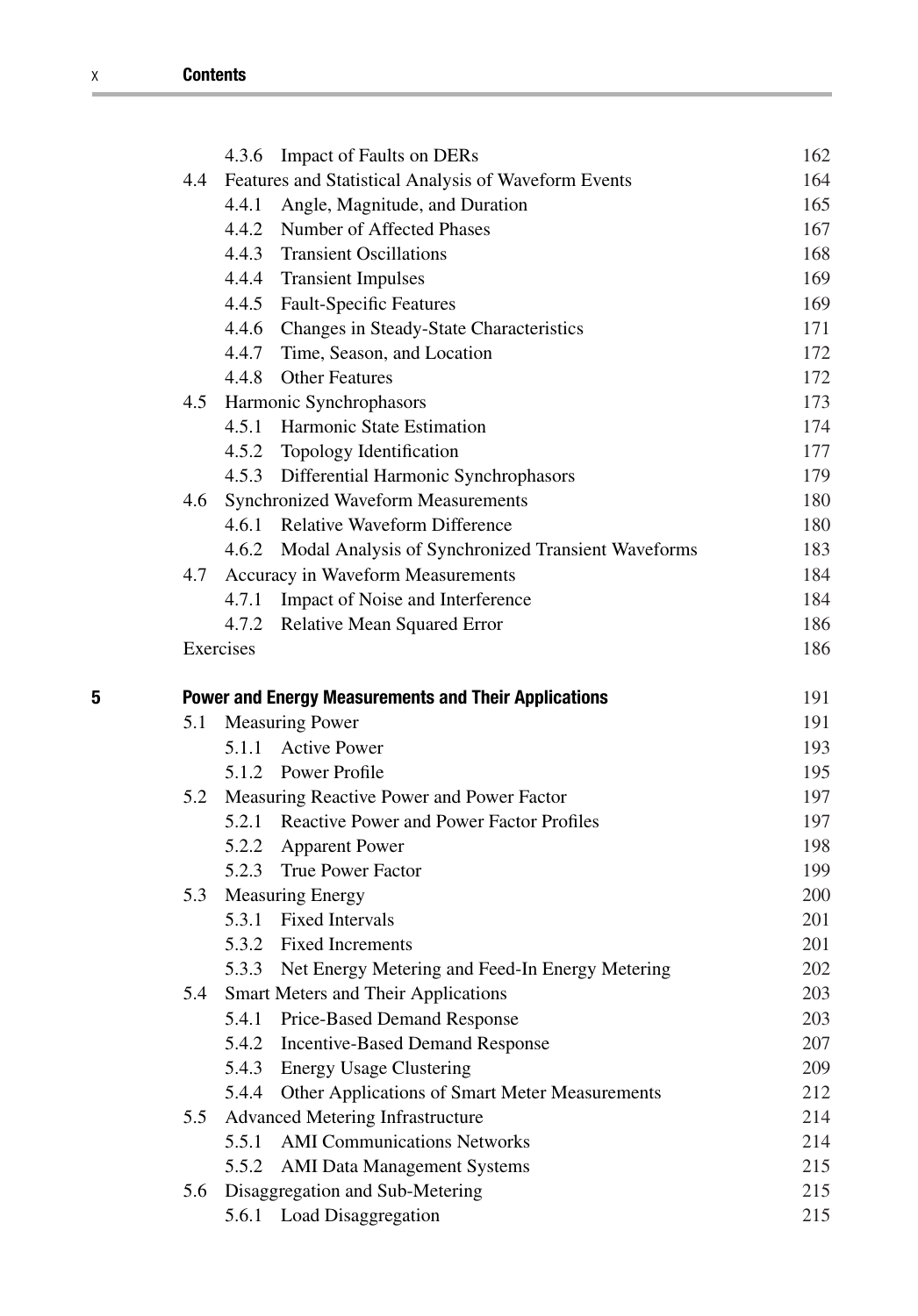|   |                                     | 5.6.2 Net Load Disaggregation                           | 219 |
|---|-------------------------------------|---------------------------------------------------------|-----|
|   |                                     | 5.6.3 Sub-Metering                                      | 221 |
|   |                                     | 5.7 Load Modeling                                       | 222 |
|   |                                     | 5.7.1 Static Load Model                                 | 222 |
|   |                                     | 5.7.2 Dynamic Load Model                                | 225 |
|   | 5.8                                 | <b>State Estimation Using Power Measurements</b>        | 227 |
|   |                                     | 5.8.1 Basic Nonlinear Formulation                       | 227 |
|   |                                     | 5.8.2 Linearized Approximate Formulation                | 231 |
|   |                                     | 5.8.3 Convex Relaxation and Other Formulations          | 233 |
|   | 5.9                                 | Three-Phase Power and Energy Measurements               | 234 |
|   |                                     | 5.9.1 Two-Wattmeter Method                              | 234 |
|   |                                     | 5.9.2 Phase Identification                              | 235 |
|   |                                     | 5.9.3 Other Applications of Three-Phase Power and       |     |
|   |                                     | <b>Energy Measurements</b>                              | 238 |
|   |                                     | 5.9.4 Three-Phase Apparent Power and Power Factor       | 239 |
|   |                                     | 5.10 Accuracy in Power and Energy Measurements          | 239 |
|   |                                     | 5.10.1 Accuracy Classes                                 | 239 |
|   |                                     | 5.10.2 Meter Accuracy versus System Accuracy            | 240 |
|   |                                     | 5.10.3 Other Factors that Affect Accuracy               | 242 |
|   |                                     | Exercises                                               | 243 |
| 6 | <b>Probing and Its Applications</b> |                                                         |     |
|   | 6.1                                 | State and Parameter Estimation Using Probing            | 248 |
|   |                                     | 6.1.1 Enhanced Observability                            | 248 |
|   |                                     | 6.1.2 Enhanced Redundancy                               | 253 |
|   |                                     | 6.2 Topology and Phase Identification Using Probing     | 253 |
|   |                                     | 6.2.1 Topology Identification                           | 253 |
|   |                                     | 6.2.2 Phase Identification                              | 255 |
|   |                                     | 6.3 Model-Free Control Using Probing                    | 255 |
|   | 6.4                                 | Modal Analysis with Probing                             | 257 |
|   |                                     | 6.4.1 Probing with Resistive Brake                      | 258 |
|   |                                     | 6.4.2 Probing with Intermittent Wave Modulation         | 259 |
|   |                                     | 6.4.3 Input-Output System Identification                | 260 |
|   |                                     | 6.5 Power Line Communications as a Probing Tool         | 261 |
|   |                                     | <b>Basics of Power Line Communications</b><br>6.5.1     | 262 |
|   |                                     | 6.5.2<br>Signal Attenuation and Channel Estimation      | 263 |
|   |                                     | Signal Reflection at Impedance Discontinuities<br>6.5.3 | 264 |
|   |                                     | 6.5.4<br>Applications to Power System Monitoring        | 264 |
|   | 6.6                                 | Fault Location Identification Using PLC                 | 264 |
|   | 6.7                                 | Topology and Phase Identification Using PLC             | 267 |
|   |                                     | 6.7.1<br>Topology Identification Using PLC              | 267 |
|   |                                     | Phase Identification Using PLC<br>6.7.2                 | 269 |
|   |                                     | Exercises                                               | 270 |
|   |                                     |                                                         |     |